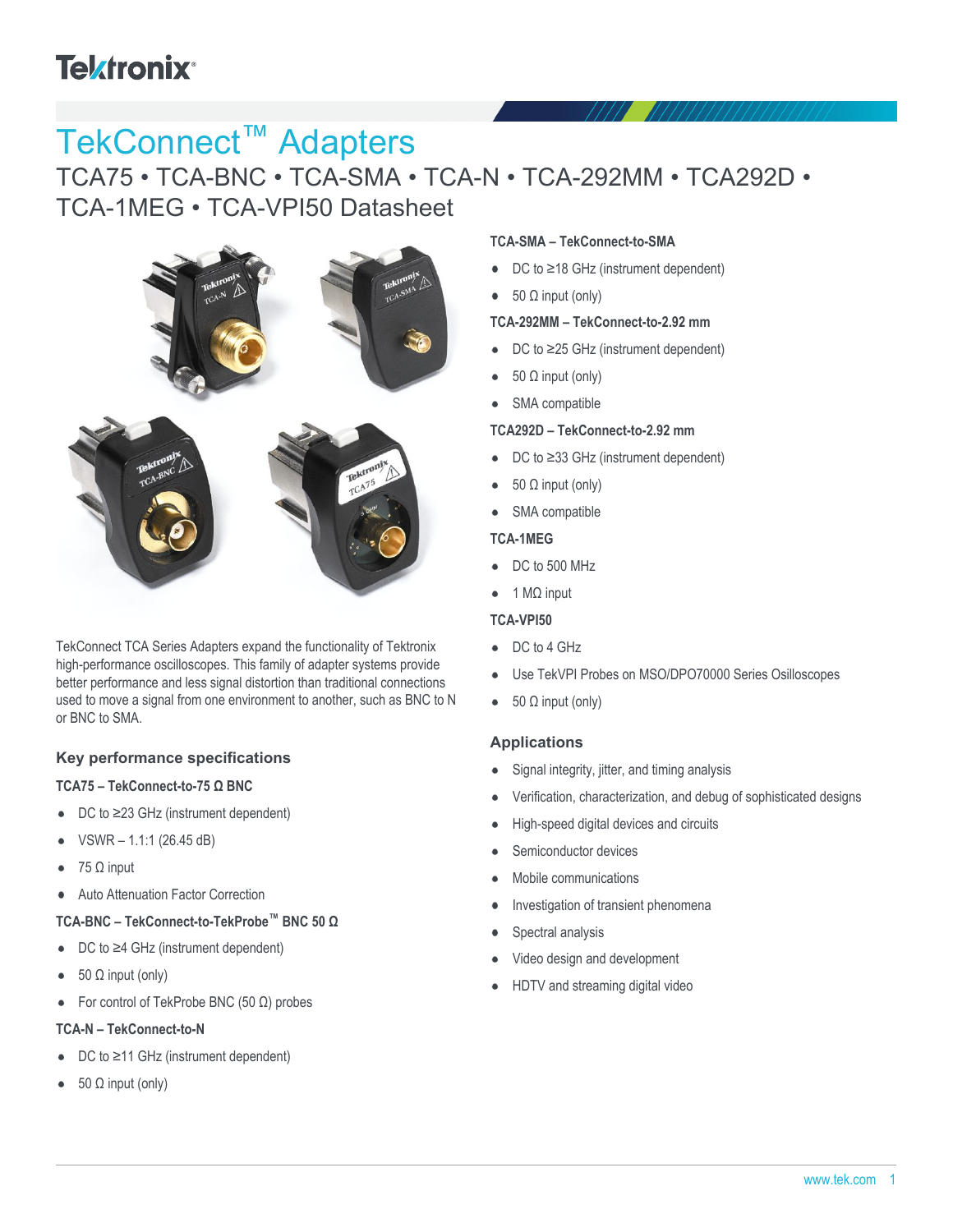### **TekConnect interface delivers superior signal fidelity, unparalleled versatility, and ease of use**

The TekConnect interface ensures superior signal fidelity with useful bandpass up to 33 GHz, while offering unparalleled versatility with the world's widest array of accessory signal acquisition solutions for highperformance, real-time oscilloscopes. This interface delivers a robust oscilloscope interface with multi-GHz analog bandwidths. The TekConnect interface preserves a low Voltage Standing Wave Ratio (VSWR) 50 Ω environment as well as a reliable electrical connection. A convenient, onebutton release and locking mechanism provides quick, easy installation and removal of probes, amplifiers, and adapters.

### **TCA75 Adapter (75 to 50 Ω)**

The TCA75 adapter allows Tektronix oscilloscopes with a TekConnect interface to easily access and measure 75 Ω terminated circuitry. The TCA75 attenuation factor is automatically corrected to provide the end user with correctly displayed signal magnitudes.

### **TCA-BNC Adapter (50 Ω only)**

A direct 50  $\Omega$  input with TekProbe BNC 50  $\Omega$  capability, this adapter may be used as a direct 50 Ω BNC input or with Tektronix high-speed active and differential probes requiring the TekProbe BNC 50 Ω interface.

The TCA-BNC Adapter is a standard accessory with MSO/DPO 70000C/ DX series oscilloscopes.

### **TCA-SMA and TCA-N Adapters (50 Ω only)**

The high-speed SMA- and N-type adapters allow a more direct connection to the signal under test requiring N or SMA connections without losing performance by adding other external conversion adapters.

### **TekConnect adapters and probe compatibility**

### **TCA-292D and TCA-292MM Adapters (50 Ω only)**

These high-speed 2.92 mm-type adapters allow a more direct connection to the signal under test requiring a 2.92 mm connection without losing performance by adding other external conversion adapters. The locking screw must be used to ensure full bandwidth performance. The 2.92 mm connector is more robust and performs at higher frequencies than an SMA connector. The 2.92 mm connector is compatible with SMA connectors, but the electrical performance will be limited to the bandwidth of the SMA connector.

The TCA-292MM Adapter is a standard accessory with MSO/DPO 70000C series oscilloscopes and the TCA292D Adapter is a standard accessory with MSO/DPO 70000DX series oscilloscopes.

### **TCA-1MEG High-impedance Buffer Amplifier**

The TCA-1MEG high-impedance buffer amplifier system extends the capabilities of Tektronix high-performance oscilloscopes, making them ideal for a variety of general-purpose measurements. The TCA-1MEG amplifier system provides a 1 MΩ path that is easily removed and replaced with a wide array of TekConnect probes, amplifiers, and adapters.

### **TCA-VPI50 TekVPI to TekConnect Probe Adapter**

The TCA-VPI50 adapter extends the functionality of the TCA Series of adapters by enabling 50  $\Omega$  TekVPI probes to be used on oscilloscopes with TekConnect interfaces. The TCA-VPI50 will only work with 50 Ω terminated probes. It will not work with 1 MΩ terminated probes; examples of which are passive probes, current probes, and most high-voltage probes.

Tektronix offers a wide selection of probes with native TekConnect interfaces. For applications requiring a probe where there is not a TekConnect probe available, it is possible to use the TCA-1MEG, TCA-BNC, and TCA-VPI50 adapters to connect other Tektronix probes to your scope. This table lists probes that are known to be compatible with the TekConnect adapters.

| <b>Accessory type</b>       | <b>TCA-1MEG High-impedance Buffer Amplifier</b><br>(P6139B Probe included) | <b>TCA-BNC Adapter</b>                            |  |  |  |
|-----------------------------|----------------------------------------------------------------------------|---------------------------------------------------|--|--|--|
| Instrument input connection | TekProbe BNC 1 MΩ-to-TekConnect interface                                  | TekProbe BNC 50 $\Omega$ -to-TekConnect interface |  |  |  |
| Instrument input impedance  | $1 M\Omega / 10 pF$                                                        | $50\Omega$                                        |  |  |  |
| Passive voltage probes      |                                                                            |                                                   |  |  |  |
| 1X                          | P6101B                                                                     | <b>NA</b>                                         |  |  |  |
| 10X                         | P6139B                                                                     | <b>NA</b>                                         |  |  |  |
| Active voltage probes       |                                                                            |                                                   |  |  |  |
| General                     | <b>NA</b>                                                                  | P6245, P6243                                      |  |  |  |
| Differential voltage probes |                                                                            |                                                   |  |  |  |
| $>2$ GHz                    | <b>NA</b>                                                                  | P6330                                             |  |  |  |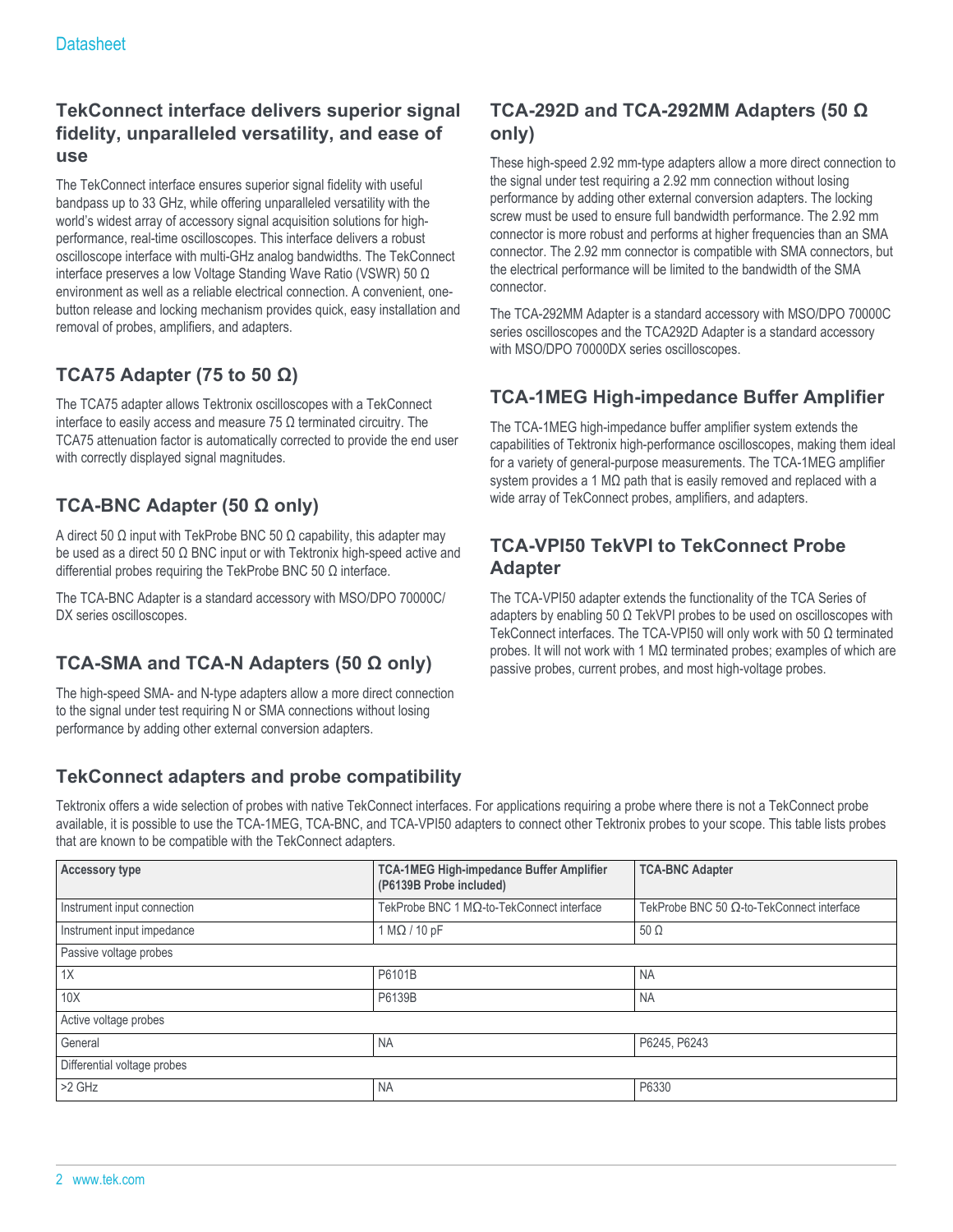| <b>Accessory type</b>     | <b>TCA-1MEG High-impedance Buffer Amplifier</b><br>(P6139B Probe included) | <b>TCA-BNC Adapter</b>  |  |  |
|---------------------------|----------------------------------------------------------------------------|-------------------------|--|--|
| $<$ 1.8 GHz<br><8 V Logic | <b>NA</b>                                                                  | P6248, P6247, P6246     |  |  |
| Micro-volt                | ADA400A                                                                    | <b>NA</b>               |  |  |
| High-voltage probes       |                                                                            |                         |  |  |
| <b>Differential</b>       | P5202A, P5205A, P5210A                                                     | P6251                   |  |  |
| Single-ended              | P5100A                                                                     | <b>NA</b>               |  |  |
| Current probes            |                                                                            |                         |  |  |
| AC/DC < 15 A              | <b>TCP2020</b>                                                             | <b>NA</b>               |  |  |
| AC/DC 5 mA to 20 A        | <b>TCPA300, TCPA400</b>                                                    | <b>TCPA300, TCPA400</b> |  |  |
| AC high-frequency         | <b>NA</b>                                                                  | CT6, CT2, CT1           |  |  |
| AC low-frequency          | TRCP0300, TRCP0600, TRCP3000                                               | <b>NA</b>               |  |  |
| O/E converter probes      | <b>NA</b>                                                                  | P6701B, P6703B          |  |  |

Please refer to the individual probe data sheets for more information about probes.

## **Specifications**

All specifications are guaranteed unless noted otherwise. All specifications apply to all models unless noted otherwise.

#### **Model overview**

| <b>Model specification</b>                                          | <b>TCA75</b>                                                                                                                   | <b>TCA-BNC</b>                         | <b>TCA-SMA</b>                         | <b>TCA-N</b> | <b>TCA-292MM</b>                  | <b>TCA-292D</b>                   |
|---------------------------------------------------------------------|--------------------------------------------------------------------------------------------------------------------------------|----------------------------------------|----------------------------------------|--------------|-----------------------------------|-----------------------------------|
| Attenuation accuracy at DC                                          | $2.46X + 1.5%$                                                                                                                 | Refer to host instrument specification |                                        |              |                                   |                                   |
| Input resistance at DC                                              | $75 \Omega \pm 1.5\%$                                                                                                          | $50 \Omega$                            | $50 \Omega$                            | $50 \Omega$  | $50 \Omega$                       | $50 \Omega$                       |
| <b>Typical</b>                                                      |                                                                                                                                |                                        |                                        |              |                                   |                                   |
| Bandwidth (-3 dB, maximum<br>frequency, limited by host instrument) | DC to 23 GHz                                                                                                                   | DC to 4 GHz                            | DC to 18 GHz                           | DC to 11 GHz | DC to 25 GHz                      | DC to 33 GHz                      |
| Propagation delay (input-to-output)                                 | $<$ 200 ps                                                                                                                     |                                        |                                        |              | $<$ 185 ps                        | $<$ 185 ps                        |
| RMS noise                                                           | Refer to host instrument specification                                                                                         |                                        |                                        |              |                                   |                                   |
| Return loss                                                         | 25 dB: DC to 5 GHz<br>Refer to host instrument specification<br>15 dB: 5 to 10 GHz<br>8 dB: 10 to 20 GHz<br>5 dB: 20 to 23 GHz |                                        |                                        |              |                                   |                                   |
| RF insertion loss (adapter only)                                    | 6.05 dB                                                                                                                        | $0.25$ dB max                          | $0.06 \times \text{SGRT}$ (F)<br>(GHz) | $0.3$ dB max | $0.04 \times$ SQRT $(F)$<br>(GHz) | $0.04 \times$ SQRT $(F)$<br>(GHz) |
| Rise time (minimum rise time), limited<br>by host instrument        | $<$ 18 ps <sup>1</sup>                                                                                                         | $≤100$ ps                              | $\leq$ 22 ps                           | $\leq$ 36 ps | $≤16$ ps                          | $≤13$ ps                          |
| Maximum input voltage (derated with<br>frequency)                   | Refer to host instrument specification                                                                                         |                                        |                                        |              |                                   |                                   |
| Adapter model compatibility                                         | Refer to TekConnect amplifier, adapters, and probes compatibility table                                                        |                                        |                                        |              |                                   |                                   |
| Warranty                                                            | 1 year                                                                                                                         |                                        |                                        |              |                                   |                                   |

Specifications for and probes compatible with the TCA-VPI50 are listed in a separate datasheet.

<sup>1</sup> Calculated small signal  $t_r = 0.4$ /F 3  $_{dB}$